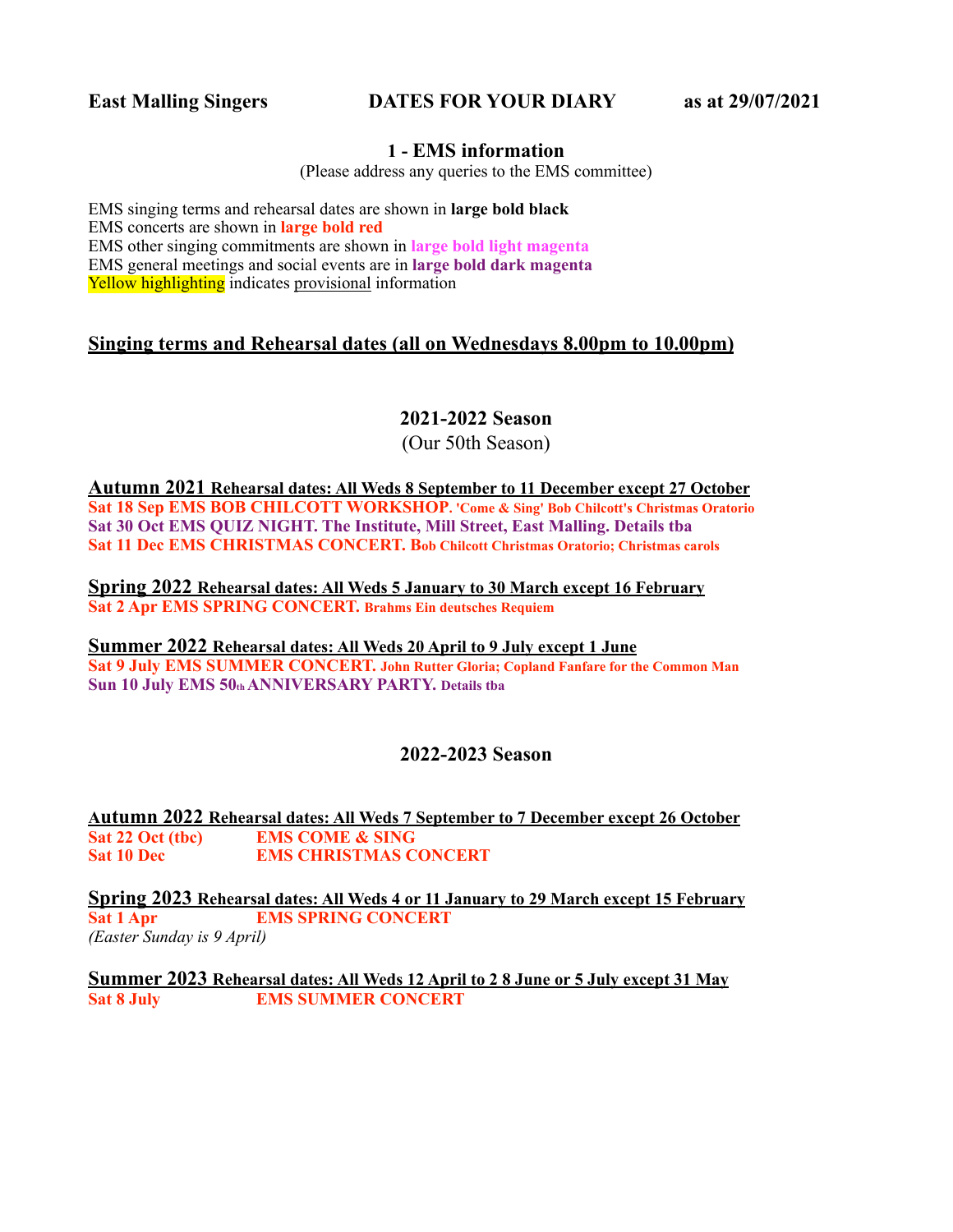### **2 - Supplementary information**

(For all items except those shown in red, please address any queries to Robert, not to the committee)

Non-EMS singing events (generally in Kent/Surrey/Sussex/London) in which singers or choirs may participate are shown in light blue or dark blue Non-EMS choral music concerts (generally within a 20 mile radius) are shown in green Non-EMS non-choral events are shown in brown

Please consult respective websites, etc., for more details and instructions for booking, etc.

Yellow highlighting indicates provisional information

NOTE: 'Come & Sing' events, and similar: There are many events of this type – too numerous to list all of them here – and so I have selected the nearest ones that I know of at present. A good source of information, which includes plenty of events in London, is: http://www.choirs.org.uk/comeandsing.htm

| 2021               |                                                                                                                               |  |
|--------------------|-------------------------------------------------------------------------------------------------------------------------------|--|
| Sat 18 Sep         | <b>EAST MALLING SINGERS (See first page)</b>                                                                                  |  |
| Sat 16 Oct         | KENT CHAMBER CHOIR. Choral concert featuring composers with links with Kent.                                                  |  |
|                    | St John's Church, Wrotham Road, Meopham. Time tha (but probably 7:30 pm)                                                      |  |
| Sat 23 Oct         | <b>MAIDSTONE BOROUGH COUNCIL &amp; MAIDSTONE AREA ARTS PARTNERSHIP.</b>                                                       |  |
|                    | Concert to celebrate the end of the coronavirus pandemic, in aid of the Maidstone and Tunbridge                               |  |
|                    | Wells NHS Charitable Trust Fund. Principal performers: The Maidstone Singers.                                                 |  |
|                    | Mote Hall, Mote Park Leisure Centre, Maidstone. 7:30 pm                                                                       |  |
| Sat 13 Nov         | <b>GRAVESHAM CHORAL SOCIETY. Mendelssohn Psalm 114; Beethoven Symphony No 1;</b>                                              |  |
|                    | Beethoven Mass in C op. 86. St George's Church, Gravesend. 8.00 pm                                                            |  |
| <b>Sat 20 Nov</b>  | THE MAIDSTONE SINGERS with the ROYAL BRITISH LEGION'S CENTRAL BAND.                                                           |  |
|                    | <b>RBL Centenary Concert. Karl Jenkins The Armed Man</b><br>All Saints Church, Maidstone. Time tba. Rehearsals to be held:    |  |
|                    | A: on October 31; November 7 and 18 - 15:00-17:00 and 18:00-20:00 on all three days                                           |  |
|                    | (i.e. six two-hour rehearsals, attendance expected at at least four of these),                                                |  |
|                    | B: on 20 November: final rehearsal before concert (attendance compulsory).                                                    |  |
|                    | NB. Further details from The Maidstone Singers to be announced in September)                                                  |  |
| <b>Sat 20 Nov</b>  | ROCHESTER CHORAL SOCIETY. Peeters Entrata Festiva for Organ, Brass and Timpani op. 93;                                        |  |
|                    | Jongen Mass op. 130 for Choir, Brass and Organ; John Rutter A Sprig of Thyme.                                                 |  |
|                    | St Stephen's Church, Maidstone Road, Chatham. 7.00 pm                                                                         |  |
| <b>Sat 20 Nov</b>  | <b>CRANBROOK CHORAL SOCIETY. Handel Messiah. St Dunstan's Church, Cranbrook. 7:30 pm</b>                                      |  |
| <b>Sat 20 Nov</b>  | <b>TONBRIDGE PHILHARMONIC SOCIETY. Choral concert</b>                                                                         |  |
| Sat 27 Nov         | SEVENOAKS PHILHARMONIC SOCIETY. Vivaldi Gloria; Selections from Bach Christmas Oratorio.                                      |  |
|                    | St Nicholas Church, Rectory Lane, Sevenoaks. 7:30 pm                                                                          |  |
| <b>Sat 11 Dec</b>  | <b>EAST MALLING SINGERS (See first page)</b>                                                                                  |  |
| <b>Sat 11 Dec</b>  | <b>PADDOCK WOOD CHORAL SOCIETY. Christmas Concert "Christmas Around the World".</b><br><b>St Andrews Church, Paddock Wood</b> |  |
| <b>Sat 11 Dec</b>  | KENT CHAMBER CHOIR. Music & Readings for Advent and Christmas. St Peter & St Paul's Church,<br>Ash. 7:30 pm                   |  |
| Sun 12 Dec         | <b>TONBRIDGE PHILHARMONIC SOCIETY. Family Carols.</b>                                                                         |  |
| Sat 18 Dec         | <b>CRANBROOK CHORAL SOCIETY. Christmas Concert. St Dunstan's Church, Cranbrook. 7:30 pm</b>                                   |  |
| Wed 22 Dec         | GRAVESHAM CHORAL SOCIETY. Christmas Carol Concert. St George's Church, Gravesend. 8.00 pm                                     |  |
| 2022               |                                                                                                                               |  |
| Sat 19 Feb         | <b>TONBRIDGE PHILHARMONIC SOCIETY. Orchestral Concert.</b>                                                                    |  |
| Sat 19 Mar         | PADDOCK WOOD CHORAL SOCIETY. "An Evening with Mr Handel".<br><b>St Andrews Church, Paddock Wood</b>                           |  |
| Sat 26 Mar         | <b>TONBRIDGE PHILHARMONIC SOCIETY. Choral Concert.</b>                                                                        |  |
| Sun 27 Mar         | SEVENOAKS PHILHARMONIC SOCIETY. Mozart Requiem; Haydn Nelson Mass. Pamoja Hall,<br>Sevenoaks School. 8:30 pm                  |  |
| Sat 4 Apr          | <b>EAST MALLING SINGERS (See first page)</b>                                                                                  |  |
| Sat 30 Apr         | <b>CRANBROOK CHORAL SOCIETY. Spring English music concert.</b>                                                                |  |
|                    | St Dunstan's Church, Cranbrook. 7:30 pm                                                                                       |  |
| Sat 21 May         | <b>TONBRIDGE PHILHARMONIC SOCIETY. Orchestral Concert</b>                                                                     |  |
| <b>Sat 18 June</b> | <b>PADDOCK WOOD CHORAL SOCIETY. "All Creatures Great and Small".</b>                                                          |  |
|                    | <b>St Andrews Church, Paddock Wood</b>                                                                                        |  |
| Sun 19 June        | SEVENOAKS PHILHARMONIC SOCIETY. Karl Jenkins The Armed Man. Stag Theatre, Sevenoaks.<br>$8:30 \text{ pm}$                     |  |